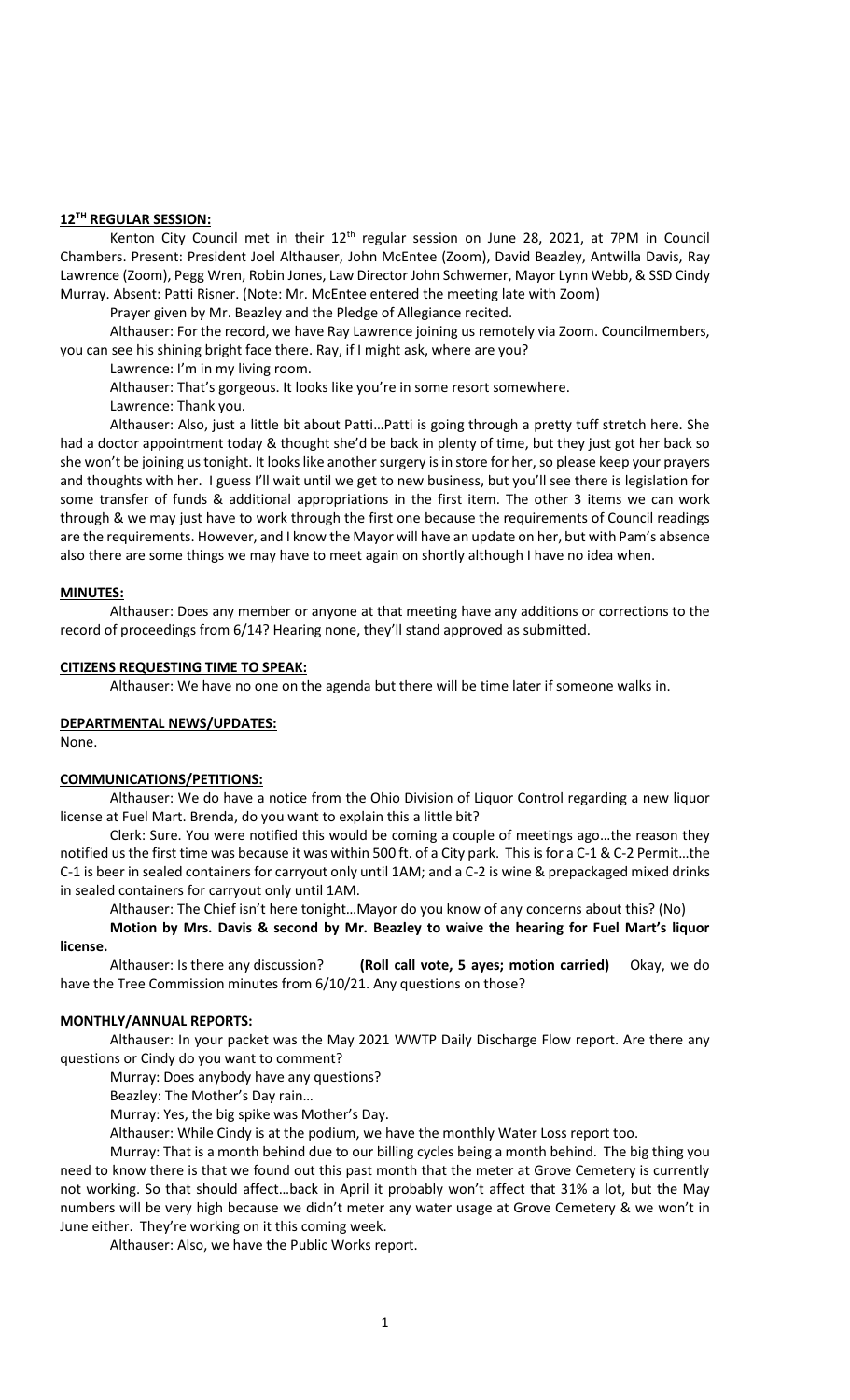Murray: Again, we just started this last month to kind of show you a breakdown of where our hours are spent, what accomplishments they made, and what upcoming projects they have going. If you guys want anything added to that just let me know.

Althauser: Any questions on that? I think that report is very helpful.

### **COMMITTEE REPORTS:**

None from Finance, Regional Planning, MOP…

Nuisance, Davis: Nuisance has an ordinance coming up in new business.

Althauser: A report in new business?

Davis: The ordinance in new business. Safety is asking since it is very close to July  $4<sup>th</sup>$  that we please do not shoot fireworks off in our backyards. That would be kind of everyone, and the Fire Dept. would appreciate it if we don't light our houses on fire with fireworks. And, the Cemetery, you hit the water meter replacement so that's all I have.

Althauser: I'll be forwarding a set of board minutes for BKP from their last meeting.

# **OLD BUSINESS:**

# ORDINANCE NO. 21-012, 3<sup>RD</sup> READING, TITLE ONLY; AN ORDINANCE VACATING THE ALLEY LYING **BETWEEN INLOT NUMBERS 6&7 OF HIRIAM KETTLES' ADDITION TO THE CITY OF KENTON, OHIO.**

Althauser: Any comments on that or any questions?

**Motion by Mr. Beazley & second by Mrs. Wren to approve Ordinance No. 21-012.**

Althauser: Is there any discussion? **(Roll call vote, 5 ayes; motion carried)**

**ORDINANCE NO. 21-013, 3RD READING, TITLE ONLY; AN ORDINANCE AUTHORIZING THE SAFETY SERVICE DIRECTOR TO ADVERTISE FOR BIDS FOR ROCK SALT FOR THE PUBLIC WORKS DEPARTMENT, AND TO CONTRACT WITH THE LOWEST AND/OR BEST BIDDER.**

Althauser: Any comments before we ask for a motion?

**Motion by Mr. Beazley & second by Mrs. Davis to approve Ordinance No. 21-013.**

Beazley: I was worried that Cindy would come unglued if we didn't get her salt. Ha.

Althauser: Is there any discussion? **(Roll call vote, 5 ayes; motion carried)** Is there any other old business to be brought forward at this time?

#### **NEW BUSINESS:**

Althauser: Obviously there are 4 items all on  $1<sup>st</sup>$  read. I'll ask Cindy or Mayor Webb, whichever want to field this, what our options are on Ordinance 21-015.

Murray: The \$6900 is needed for the Clark State College tuition for a 2020 expenditure so we definitely need to get that covered. It's an outstanding bill.

Althauser: You just discovered it?

Murray: Yes, the invoices were lost in the mail.

Althauser: So \$6900 for fire school. Our options are limited…one option is to have another meeting here this week, but the issue is I don't know how long John is gone.

Davis: Where is he?

Althauser: He is out of state.

Davis: I leave Friday morning.

Althauser: I leave Thursday evening, but I don't matter.

Davis: Right.

Althauser: Thank you for that. Ha.

Davis: That's not what I meant. That sounded so much worse…Ha.

Beazley: I'll just give her a high five for that. Ha.

Schwemer: Brenda, I don't know if you'll know this & I'll go research it real quick if you don't know the answer, but what is the time frame in which we need to publicly announce a special meeting? I can't remember…

Murray: I thought it was 48.

Althauser: 48 hrs.

Tim Thomas of Kenton Times: 24 hours.

Clerk: I thought 24 hrs.

Schwemer: Ok, if you guys don't mind, I'm just going to Brenda's office & pull it real quick. I don't want to put us longer than we have to…

Murray: The other one that is important on there is the \$6000…

Beazley: To beef up concessions for the big swim meet.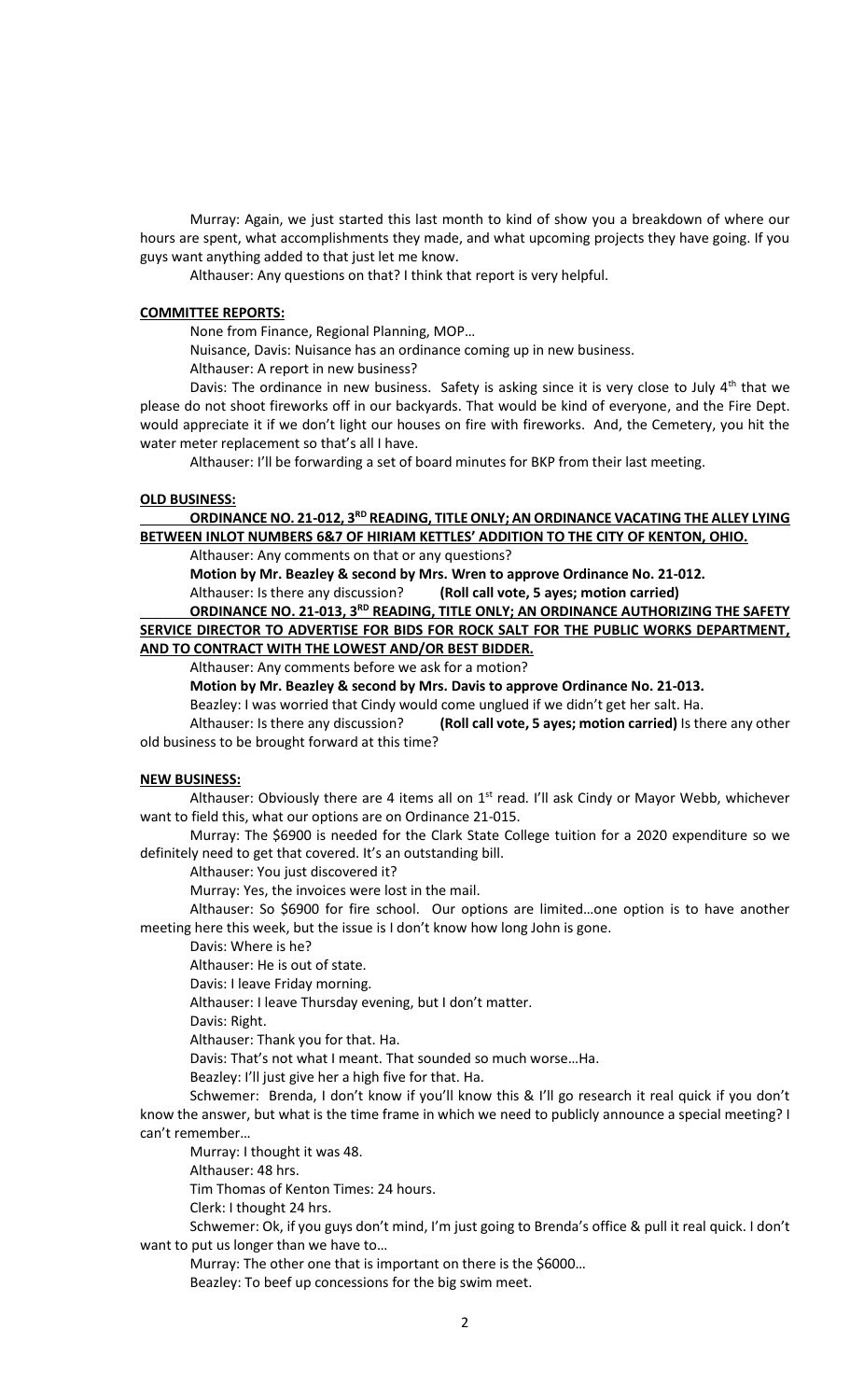Davis: Which is July 9<sup>th</sup> & 10<sup>th</sup>. You're talking probably 600(+) people.

Althauser: That's probably the more critical one.

Mayor Webb: Our concession stand has been doing very, very, very well so we're keeping it stocked.

Beazley : So we're going to have to have 2 meetings if Patti is unavailable & John is unavailable… Davis: I should be able to video in from Florida…

Mayor: That would be after July  $1<sup>st</sup>$  which is the cutoff for Zoom...

(Lots of discussion at this point from everyone regarding special sessions regarding doing 2 meetings in one evening…John pointed out we'd have to have the meeting start at 7:30PM to get the full 24 hours advance notice. Dave added you could open the meeting, vote & close and then reopen the meeting, vote & close. It should take less than 15 minutes for the special sessions.)

**(NOTE: Mr. Althauser contacted Mr. McEntee who joined the meeting via Zoom. This will be the last time Council can vote virtually…the provision put into place due to COVID expires on July 1st .)**

Althauser: John, I don't know if you had a chance to look at your email, but we do have Ordinance 21-015 that is providing for additional appropriations & transferring funds for 2021 that includes the following: Under General Fund (101) police new equip. \$1500; fire turnout gear \$8200; fire school \$6900; fire new equip. \$1800; fire incidentals \$3500 for a total of \$21,900. We discussed fire school a little bit 2 weeks ago & that is an item that is a carryover from last year that caught us off-guard. The invoice was lost essentially, but that was for medic training.

Murray: Yes, paramedic school for 2020. The \$3500 was for the SAFER Grant that we discussed.

Althauser: Right, to hire a gentleman to help us complete the SAFER grant application for fire personnel. Those are all appropriations, but I want to say a couple of those are grants…

Beazley: The \$8200 & \$1800 is a \$10,000 grant for the Fire Dept. & the \$1500 is for the sale of a vehicle.

Althauser: Okay, under RSPO this is pretty critical.

Murray: And these are transfers.

Althauser: Yes, the transfer to the concession stand from the asst. manager salary of \$6000. We need concessions for the swim meet in 10 days. \$1000 is a transfer from maintenance of equipment to maintenance of parks for a line item we've run over on.

Murray: Yes, the Splash Pad again.

Althauser: Water Office Incidentals to Water Office maintenance of equipment \$500 and then Sewer Office Incidentals to Sewer Office maintenance of equipment \$500. This is for the mail folding machine.

Beazley: Right, half comes out of sewer & half out of water.

Althauser: Right. Does anyone have any questions before we move forward on this? Do I have a motion to suspend the rules?

Clerk: Do we need to read the title?

**ORDINANCE NO. 21-015, 1ST READING, TITLE ONLY; AN ORDINANCE PROVIDING FOR ADDITIONAL APPROPRIATIONS AND FOR TRANSFERRING FUNDS FOR THE YEAR 2021 FOR THE CITY OF KENTON, OHIO AND DECLARING AN EMERGENCY.**

**Motion by Mr. Beazley & second by Mrs. Wren that the rules requiring legislation of a permanent or general nature to be read on three separate days, be suspended. Roll call vote, 6 ayes; motion carried.** 

**Motion by Mrs. Davis & second by Mr. Beazley to approve Ordinance No. 21-015.**

Althauser: Is there any discussion? **(Roll call vote, 6 ayes; motion carried)** The rest of the items are things we can wait on for now…I know we interrupted your time away John and I apologize for that. You can stay online if you'd like or not.

**RESOLUTION NO. 21-005, 1ST READING, TITLE ONLY; A RESOLUTION AUTHORIZING THE MAYOR AND/OR SAFETY SERVICE DIRECTOR OF THE CITY OF KENTON, OHIO TO ENTER INTO AGREEMENT FOR THE LEASE OF A GAPVAX COMBINATION JET/VACUUM MACHINE AND DECLARING AN EMERGENCY.**

Althauser: This is to lease the jet vac & I believe the lender involved is Huntington and this can go another read. Are there any questions? Okay, we'll read this again in 2 weeks.

# **ORDINANCE NO. 21-016, 1ST READING, TITLE ONLY; AN ORDINANCE AMENDING AND RESTATING KENTON CODIFIED ORDINANCE SECTIONS 660.03(d), 660.05(f)&(k), 660.07, AND 660.08 AND ADOPTING SECTIONS 660.18 AND 660.19 RELATING TO SAFETY, SANITATION, AND HEALTH IN THE CITY OF KENTON, AND DECLARING AN EMERGENCY.**

Althauser: This ordinance came out of Nuisance Committee and can wait on action. Davis: Right, we'd rather it go 3 reads, so please read this through and take your time.